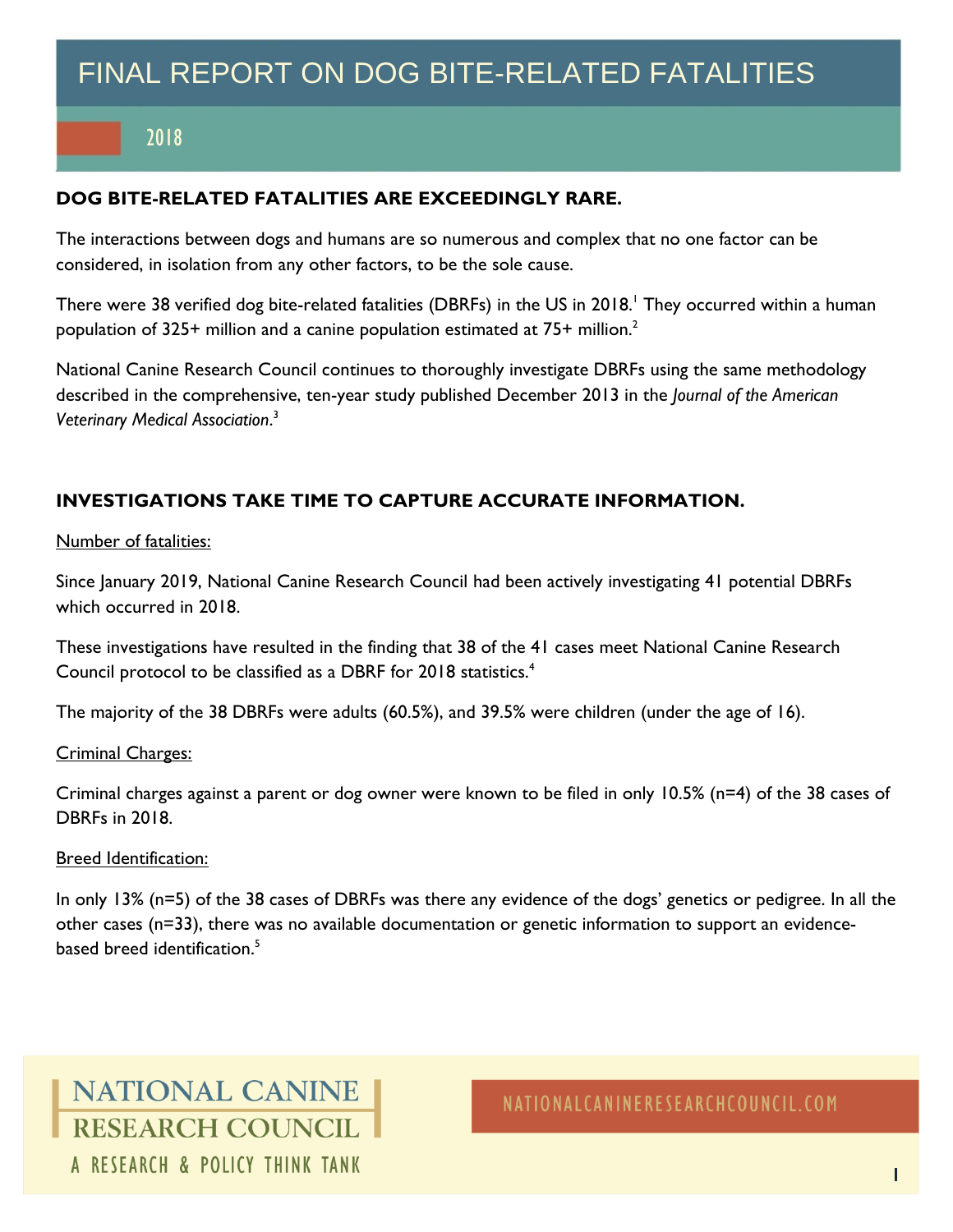## **MULTIPLE FACTORS CONTINUE TO CO-OCCUR THAT ARE WITHIN THE CONTROL OF OWNERS.**

The December 2013 study<sup>3</sup> is the most comprehensive multifactorial study of DBRFs to be completed since the subject was first studied in the 1970's. Covering all incidents that occurred during the ten-year period 2000-2009, it is based on investigative techniques and data developed by National Canine Research Council not previously employed in dog bite or DBRF studies.

The study reliably identified seven factors potentially within the control of dog owners and caretakers that cooccurred, in various combinations, in the overwhelming majority of DBRFs the authors examined. A follow-up report<sup>6</sup> combined the findings from the 2000-2009 study with the period immediately following, 2010-2015:

|                                                                 | <b>Cases from 2000-2015</b> |
|-----------------------------------------------------------------|-----------------------------|
| <b>Factor</b>                                                   | with this factor            |
|                                                                 | present                     |
|                                                                 |                             |
| No able-bodied person being present to intervene.               | 86.9%                       |
| The victim having no familiar relationship with the $\log(s)$ . | 83.7%                       |
| The owner failing to neuter/spay the dog(s).                    | 77.9%                       |
| A victim's compromised ability, whether based on age or         | 68.7%                       |
| physical condition, to manage their interactions with the       |                             |
| $dog(s)$ .                                                      |                             |
| The owner keeping dog(s) as resident, rather than as a family   | 70.4%                       |
| pet.                                                            |                             |
| The owner's prior mismanagement of the dog(s).                  | 39.3%                       |
| The owner's abuse or neglect of the dog(s).                     | 20.6%                       |

The study and follow-up report, as had DBRF studies published previously, found no evidence that one kind of dog is more likely to injure a human being than another kind of dog.

## **THESE FACTORS CO-OCCUR: THERE IS NO SINGLE FACTOR.**

Four or more of the factors identified co-occurred in 75.5% of the incidents during the sixteen-year period studied. Serious and fatal dog bite incidents are complex, multifactorial events.

**NATIONAL CANINE RESEARCH COUNCIL** A RESEARCH & POLICY THINK TANK

NATIONALCANINERESEARCHCOUNCIL.COM